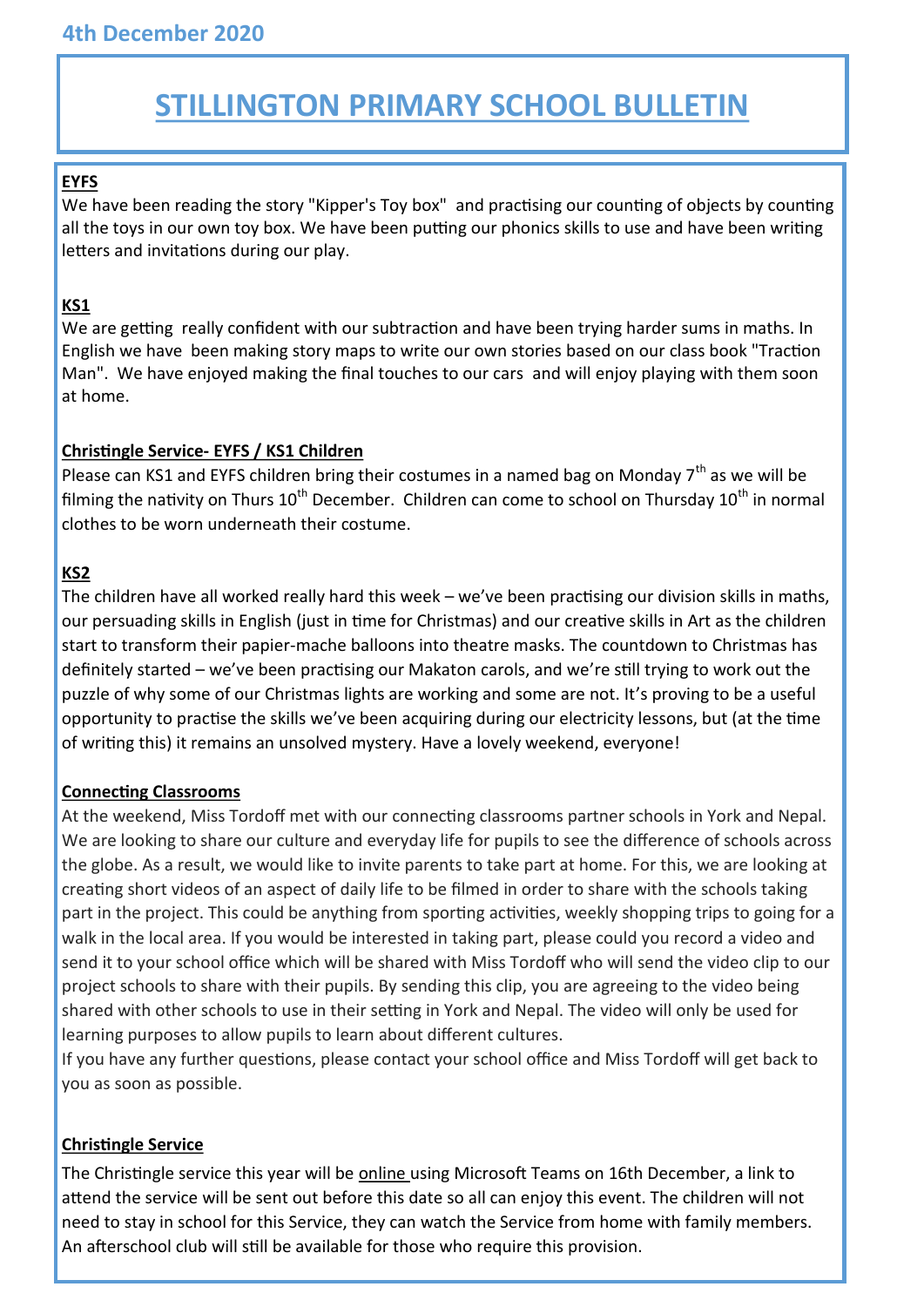# **STILLINGTON PRIMARY SCHOOL BULLETIN**

#### **Mental health qualification**

As part of mental health awareness, we have been signposted to this amazing opportunity from the Aim Group to gain a qualification in mental health. The qualification is all question based, no exams or essays and it takes 6 weeks to be completed, taking between 15-30 hours. The work is completed via an online platform, therefore a computer or laptop will be needed. There is also the addition of 2 workbooks to be completed, with them needing to be submitted at the 3- & 6-week stage. There is tutor support throughout for any help and guidance

Please watch this video giving more details: <https://www.youtube.com/watch?v=fFh3rTZkJSA>

Withdrawal fee of up to £150 for non-completion without genuine reason. Please note that school takes no responsibility for this payment upon incompletion of the course.

If you would be interested in beginning the process to gaining a mental health qualification, please follow the link below.

[https://formstack.io/TyZSZjXRWndR4L6rW7HXEpqpL8\\_drGsA9XWS0F15Xgj56D1utKVODIduJM61p1nhficP9GLn5LeADFjLFnjvEA](https://formstack.io/TyZSZjXRWndR4L6rW7HXEpqpL8_drGsA9XWS0F15Xgj56D1utKVODIduJM61p1nhficP9GLn5LeADFjLFnjvEA)

#### **Christmas Lunch**

On the 17th December, the children and staff will be having Christmas Lunch prepared and cooked by our wonderful cook, Mrs Meadowcroft. Some of our pupils stay packed lunch and it would be wonderful If they would be able to join us in having a cooked lunch with the rest of the school. If this is something that hour child would like to do, please would you let me know. I will add them to the days lunches.

#### **Christmas Party**

The School Christmas Party will be held on the afternoon of the 17th December the same day as the Christmas Dinner. Children can come to school in their Christmas party clothes for some festive fun.